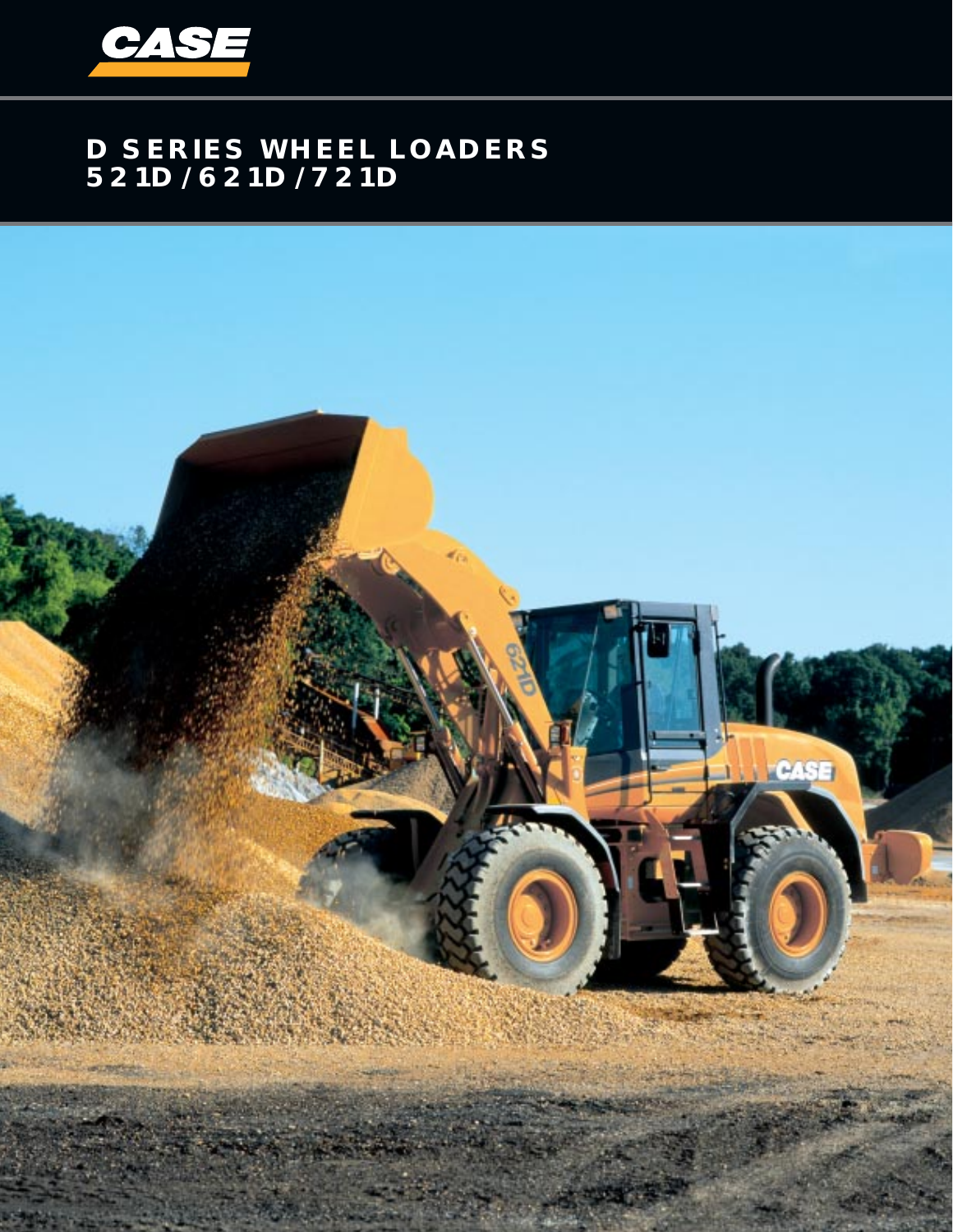# BUCKETS/ATTACHMENTS

### **Bucket design provides quick, complete fills**



Newly designed D Series buckets more efficiently slice into the pile and fill more quickly and fully than ever before. The new bolt-on cutting edge has been redesigned to penetrate the pile like a knife.

Material quickly moves up the 5-degree angled floor plate for a rapid fill and full bucket every time. Raised bucket hinges offer increased leverage and help thrust the bucket forward during rollback for optimum productivity. Bucket skid plates are tapered to provide ample bucket support with reduced rubbing.

A wide array of attachments enhance the versatility of the machine and make it adjustable to a variety of load-and-carry applications.



Hydraulic Quick Coupler — For quick and easy attachment changes, the optional hydraulic quick coupler saves time and boosts productivity.









**Pipe forks Side-dump buckets 4-in-1 buckets**



**Jib booms Forks Scrap grapples**

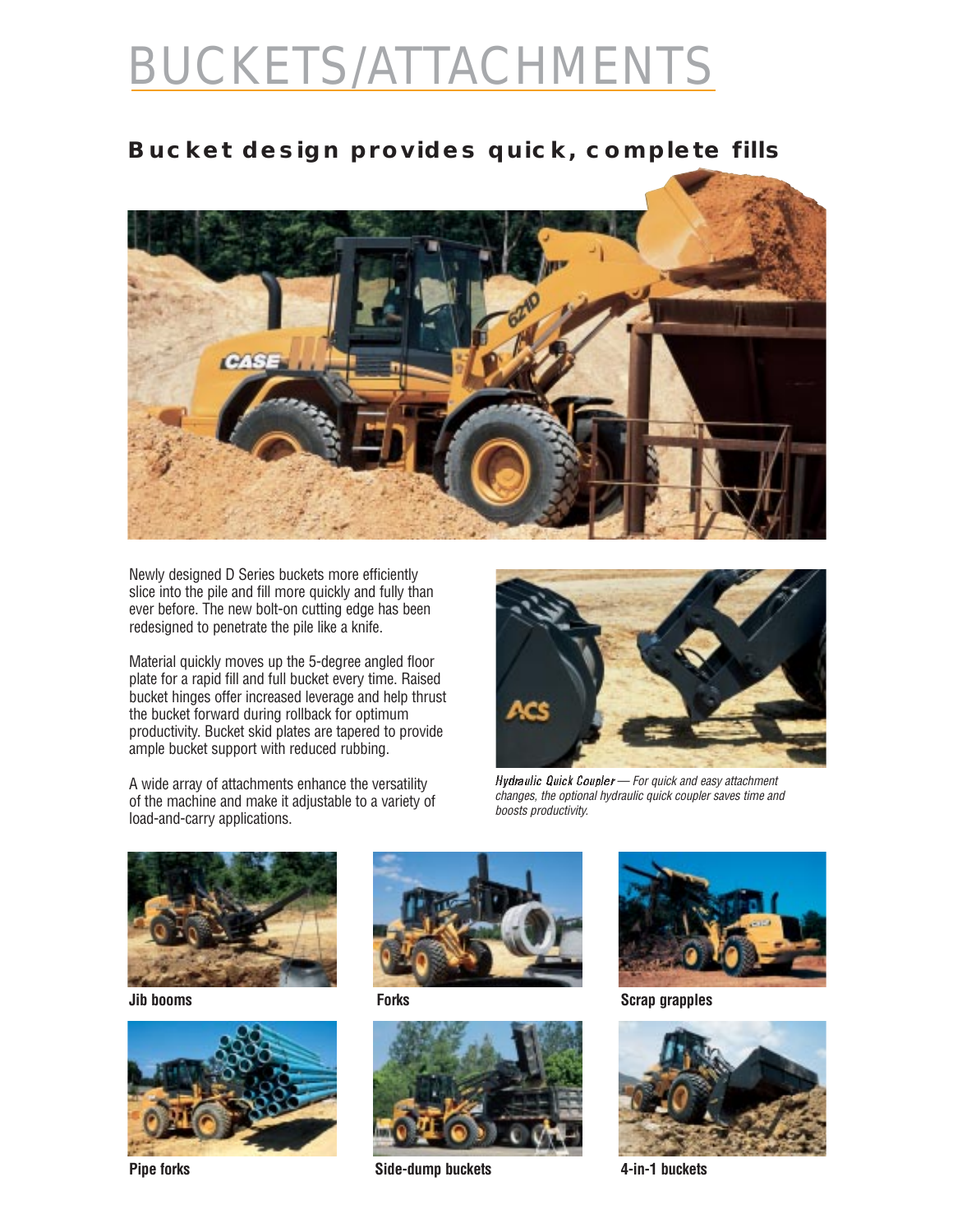# D SERIES AT A GLANCE

### **Quick Specs**

| Model/SAE net hp Max. bucket cap. |                                             | Lift capacity                               | <b>Engine displacement</b>                            |                            |
|-----------------------------------|---------------------------------------------|---------------------------------------------|-------------------------------------------------------|----------------------------|
| <b>521D</b>                       |                                             |                                             |                                                       |                            |
| 110 net hp (82 kW)                | 2.50 yd <sup>3</sup> (1.90 m <sup>3</sup> ) | 23,634 lb (10 720 kg)                       | $275$ in <sup>3</sup> (4.5L)                          |                            |
| <b>621D</b>                       |                                             |                                             |                                                       |                            |
| 135 net hp (101 kW)               | 3.00 yd <sup>3</sup> (2.30 m <sup>3</sup> ) |                                             | 25,714 lb (11 664 kg)<br>$409$ in <sup>3</sup> (6.8L) |                            |
| <b>721D</b>                       |                                             |                                             |                                                       |                            |
| 170 net hp (127 kW)               |                                             | 3.50 yd <sup>3</sup> (2.70 m <sup>3</sup> ) | 30,083 lb (13 645 kg)                                 | 409 in <sup>3</sup> (6.8L) |

## **Complete wheel loader performance**

Today's challenging material-handling applications require a wheel loader with superior traction, push power, lift capacity and quiet, fuel-efficient operation.

Case demands even more from its rugged D Series line of wheel loaders. Things like comfort, ease of operation and exclusive features that bring new meaning to the term "productivity."

From rubber to roof — bucket to counterweight — Case D Series wheel loaders deliver smart engineering and tightly integrated features that make them the machines of choice. In fact, a leading trade magazine's exclusive testing found an average production advantage of 15 percent over previous models.

An exclusive mid-mount cooling module makes them fuel efficient and long running even in the dustiest environments. Ample horsepower and open-center hydraulics deliver superior breakout forces and lift capacity. Industry-leading ease of maintenance assures maximum uptime. And deluxe cabs provide comfort and an all-around command of the work site.

Case D Series wheel loaders. They'll earn their keep and your respect.

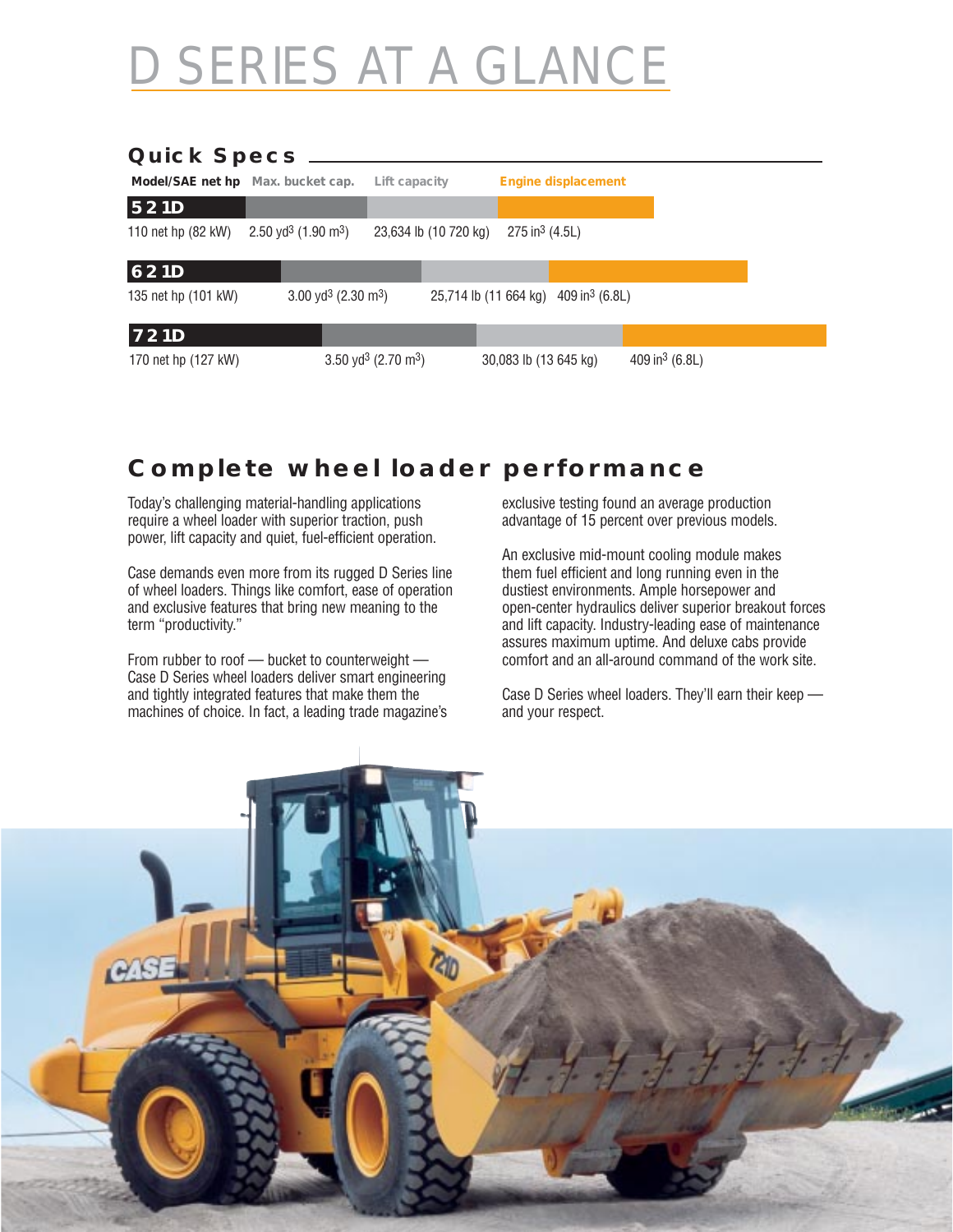# ENGINE & HYDRAULICS

### **Case engines deliver the power**

Sometimes the leading edge is in the rear. Because the cooling system is between the engine and cab, the engine is seated behind the rear axle to provide ballast that makes the wheel loader more stable for digging and lifting.

All new Family III Case engines meet Tier II certification for lower emissions. Cleaner combustion is achieved

by charge-air cooling, which delivers cooled, denser air to the engine. The result is a cleaner burn and better fuel economy.

Auto Power on the 721D electronic engine increases the horsepower from 170 to 184 when the engine senses the need. The engine automatically matches performance to job demands.

## **Smart hydraulics boost efficiency**

A load-sensing, pressure-compensated hydraulic system on D Series wheel loaders provides optimum flow and power to all hydraulic functions as needed, improving performance on simultaneous operations such as turning and lifting.

The machine senses when more flow and pressure are required and adjusts automatically, providing better fuel economy, more cost-effectiveness and productive operation. The smart hydraulics improve operation when performing more than one function at a time, delivering more power to the wheels.

Flow-amplified steering provides smooth, low-effort turning at all engine speeds, reducing operator fatigue through enhanced control. Quick cycle times are aided by Case-exclusive features such as automatic return-to-dig, return-to-travel and bucket-height-control.

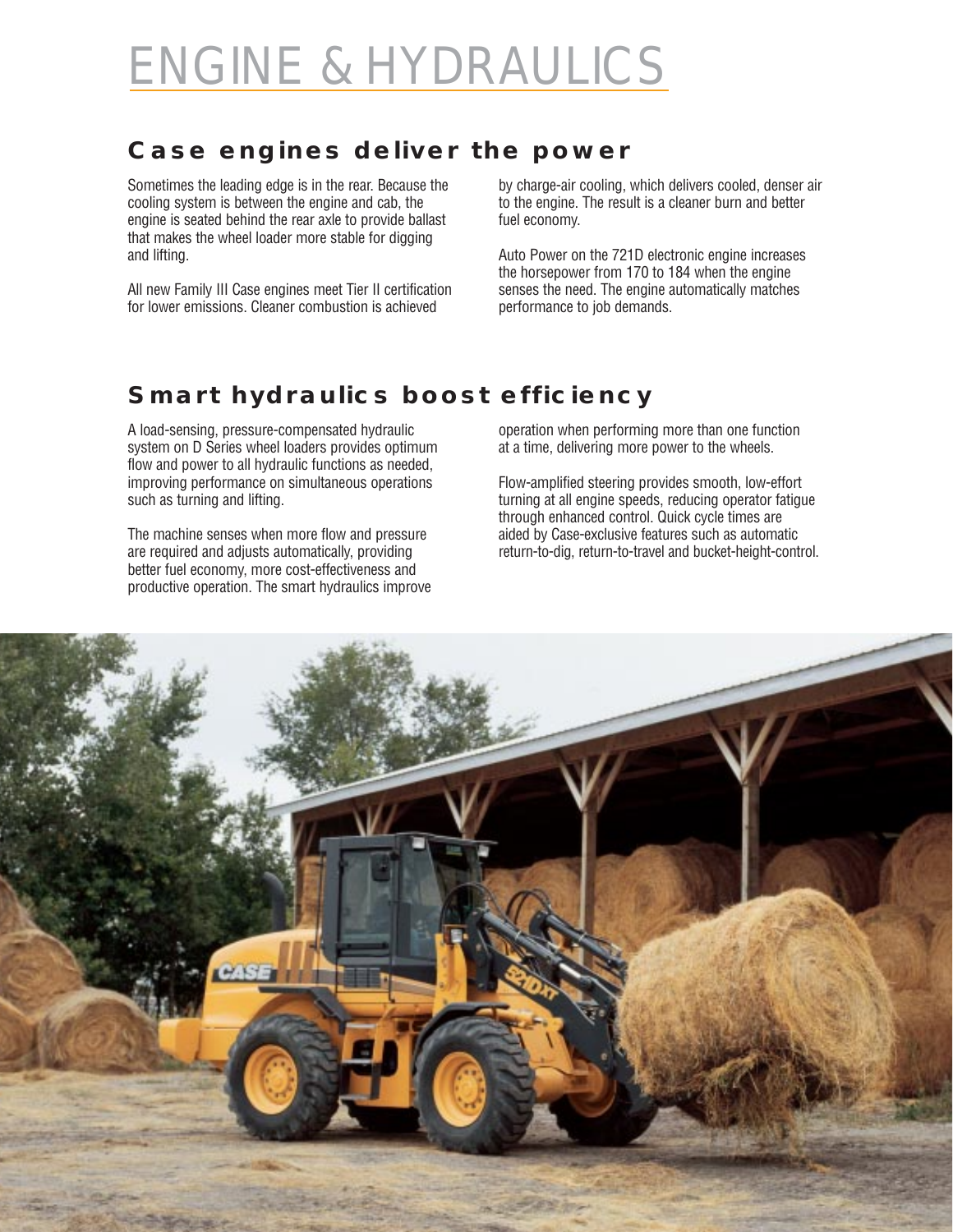# D SERIES — BEST IN CLASS

The Society of Automotive Engineers serviceability index SAE-J817 rates location, access, operation and frequency of service as recommended in the operator's manual. The length of the bar indicates the relative length of time to service. **Shorter bars are better.**



## **Cab delivers comfort, commanding views**

A comfortable operator is a productive operator. With this in mind, Case packed the most comfort and productivity-enhancing features into its D Series cabs.

With expansive cab glass, the operator has superior lines of sight to all areas of the work site. View to the rear is enhanced by the dramatically sloping hood. With adjustable air-suspension seat, increased leg and head room, smartly placed controls and an electronic information center with onboard diagnostics, the operator is in complete command.

Single-lever controls provide easy operation of the loader, transmission downshift, and return-to-dig and return-to-travel features. An F-N-R quick shuttle switch on the loader lever improves efficiency for fast cycle times while maintaining complete control of the steering wheel. Flow-amplified steering delivers low-effort turning even under full load or at low RPMs.

![](_page_4_Picture_7.jpeg)

![](_page_4_Picture_8.jpeg)

![](_page_4_Picture_9.jpeg)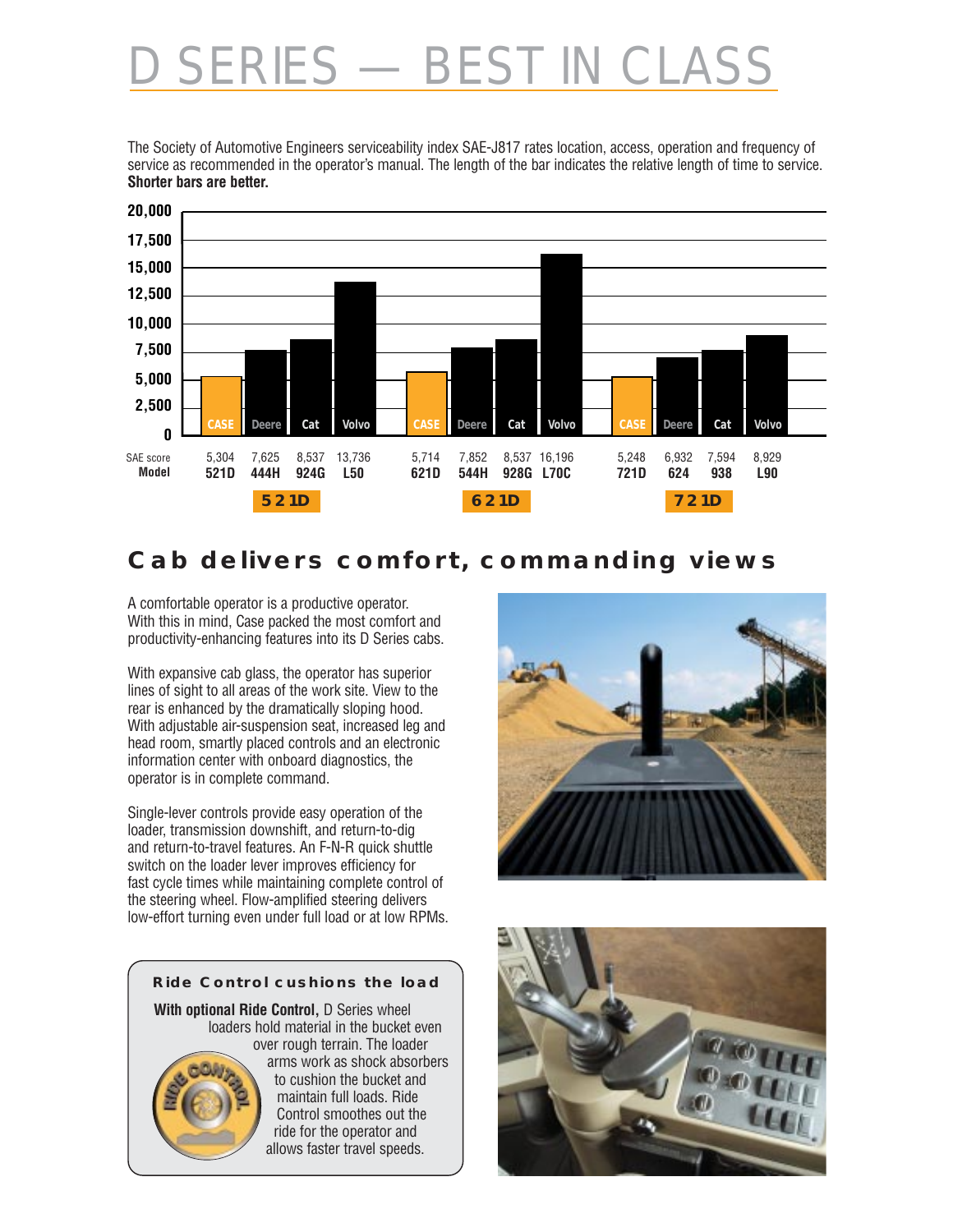## TOTAL PRODUCTION MACHINES

![](_page_5_Picture_1.jpeg)

**Improved visibility**

View to the rear is improved by the clean, modern design of the dramatically sloping rear hood. The sloping hood is made possible by the mid-mount cooling module, which eliminates the need to enclose large coolers at the rear of the machine.

![](_page_5_Picture_4.jpeg)

#### **Quick-raise hood**

A push of a button raises the one-piece rear hood for quick access to the cooling module, engine and all daily service points. Ground-level service checks can be completed with no tools.

![](_page_5_Picture_7.jpeg)

#### **Remote drains**

Drains for coolant, hydraulic oil and engine oil are grouped at ground level at the left rear of the machine for convenient access. The remote drains allow for fast, environmentally friendly **KANGES CAN** 

![](_page_5_Picture_10.jpeg)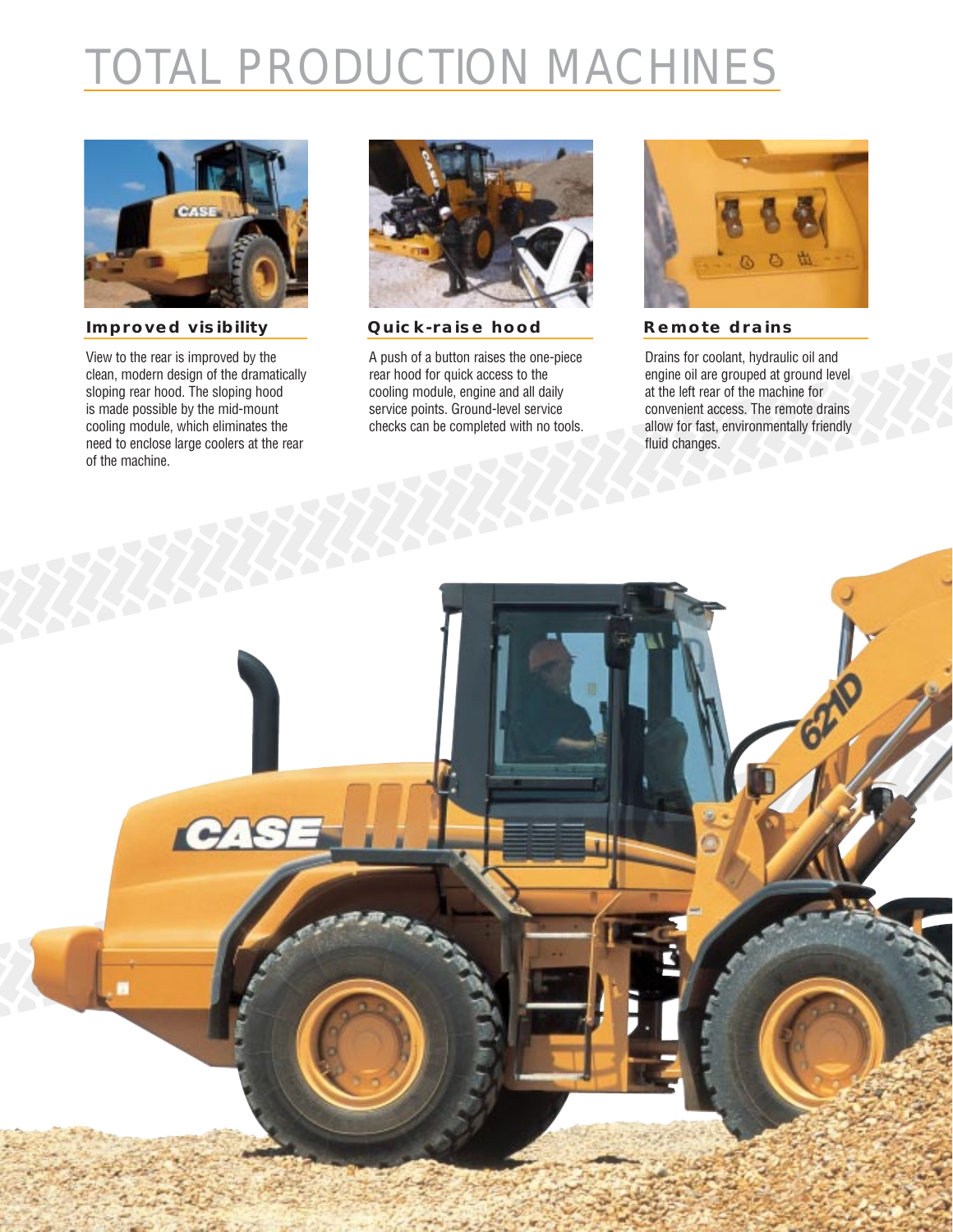## D SERIES WHEEL LOADERS

![](_page_6_Picture_1.jpeg)

#### **Operator comfort**

Single-lever controls, a convenient electronic information center, air-ride seat and ample leg and head room make D Series the standard for comfort.

![](_page_6_Picture_4.jpeg)

#### **Cooling module**

The Case-exclusive mid-mount cooling module has an ultra-efficient design that eliminates stacked coolers. The cube shape prevents debris from plugging between coolers, and the reversible hydraulic fan easily purges trapped material for maximum uptime. The system prevents fluid breakdown and extends component life.

![](_page_6_Picture_7.jpeg)

#### **Linkage options**

D Series wheel loaders come in linkage configurations including traditional Z-Bar, XT tool carrier and extended reach. An optional quick coupler makes switching tools a snap right from the cab.

![](_page_6_Picture_10.jpeg)

#### **Buckets fill faster**

Larger buckets on D Series wheel loaders quickly penetrate the pile and efficiently "boil" material for rapid fills and more tons moved per hour. The angled floor plate smoothly and quickly transitions material to the back of the bucket.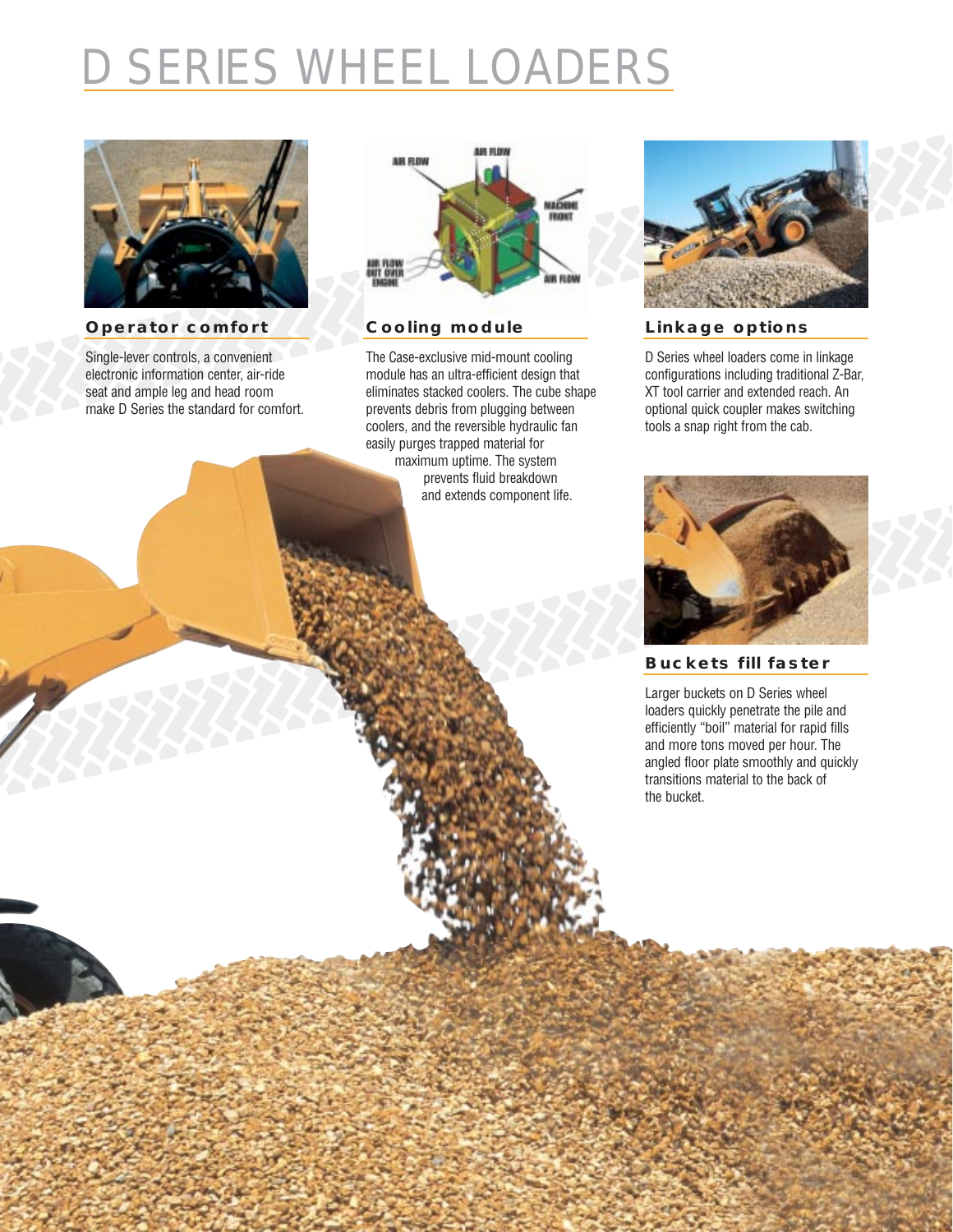## MAINTAINABILITY/COMFORT

### **Ease of maintenance means maximum uptime**

![](_page_7_Picture_2.jpeg)

The best way to ensure proper routine maintenance is to make it easy to perform. When it comes to ease of maintenance, Case has no peer. D Series wheel loaders scored best in class on a Society of Automotive Engineers (SAE) index that rates location, access, operation and frequency of service.

The one-piece flip-up rear hood and easy-lift access panels provide quick access to the engine and cooling module. With the engine mounted at the rear of the

machine, access to daily maintenance points is easy. Routine maintenance can be completed with no tools.

Remote drains for hydraulic oil, engine oil and coolant are conveniently grouped at ground level for easy, environmentally friendly fluid changes.

Keeping D Series wheel loaders in top running shape requires less effort, so you have more time for the really important things — like work.

![](_page_7_Picture_8.jpeg)

Ground-level fluid checks make daily maintenance quick and easy. No tools are needed for daily checks.

![](_page_7_Picture_10.jpeg)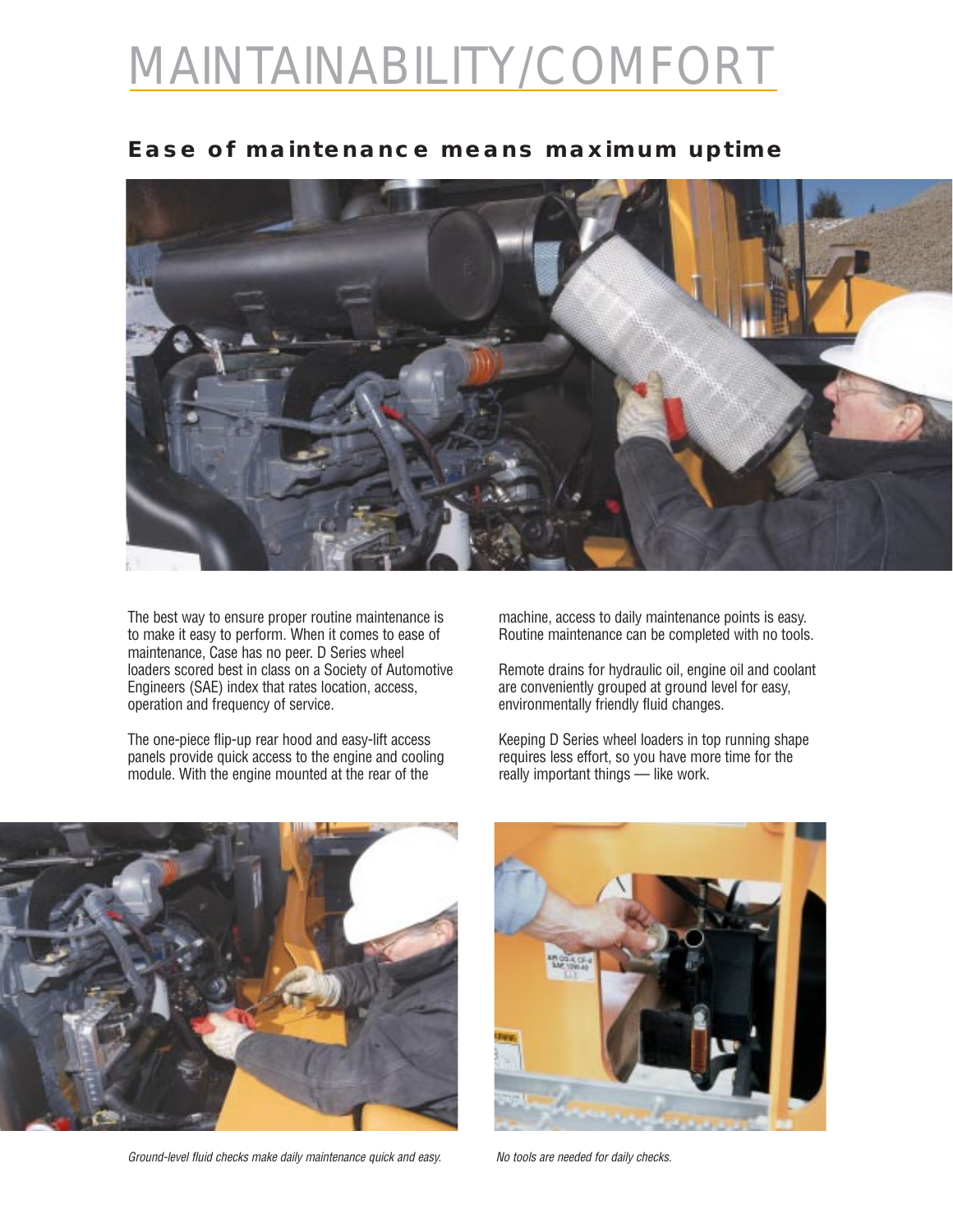## MID-MOUNT COOLING

### **Cooling performance starts in the middle**

By eliminating stacked coolers, the mid-mount cooling module draws the cleanest, coolest air from all sides for efficient cooling and longer fluid and component life.

The Case-exclusive mid-mount cooling module delivers the freshest, coolest air to coolers fitted into an innovative cube shape. This system delivers clear advantages, with cool air efficiently drawn through independent, externally mounted coolers to protect against fluid breakdown and extend component life.

The system design also keeps performance-robbing debris from plugging between coolers. Even in dusty conditions or environments with high airborne debris, the exclusive reversible fan — activated right from the cab — quickly purges the system. The hydraulically driven fan runs independently of the engine, delivering quieter, highly efficient cooling performance.

Case delivers longer component life, less fluid breakdown, more uptime and low operating costs. All from the mid-mount cooling module.

### **Keeping coolers clean with a flip of a switch**

![](_page_8_Picture_8.jpeg)

In work environments with high levels of dust or airborne debris, the D Series optional reversible fan provides a time-saving solution to cleaning the cooling module.

By engaging a switch in the cab, the operator can quickly reverse the fan and purge the cooling module of dust and debris — saving time and enhancing productivity.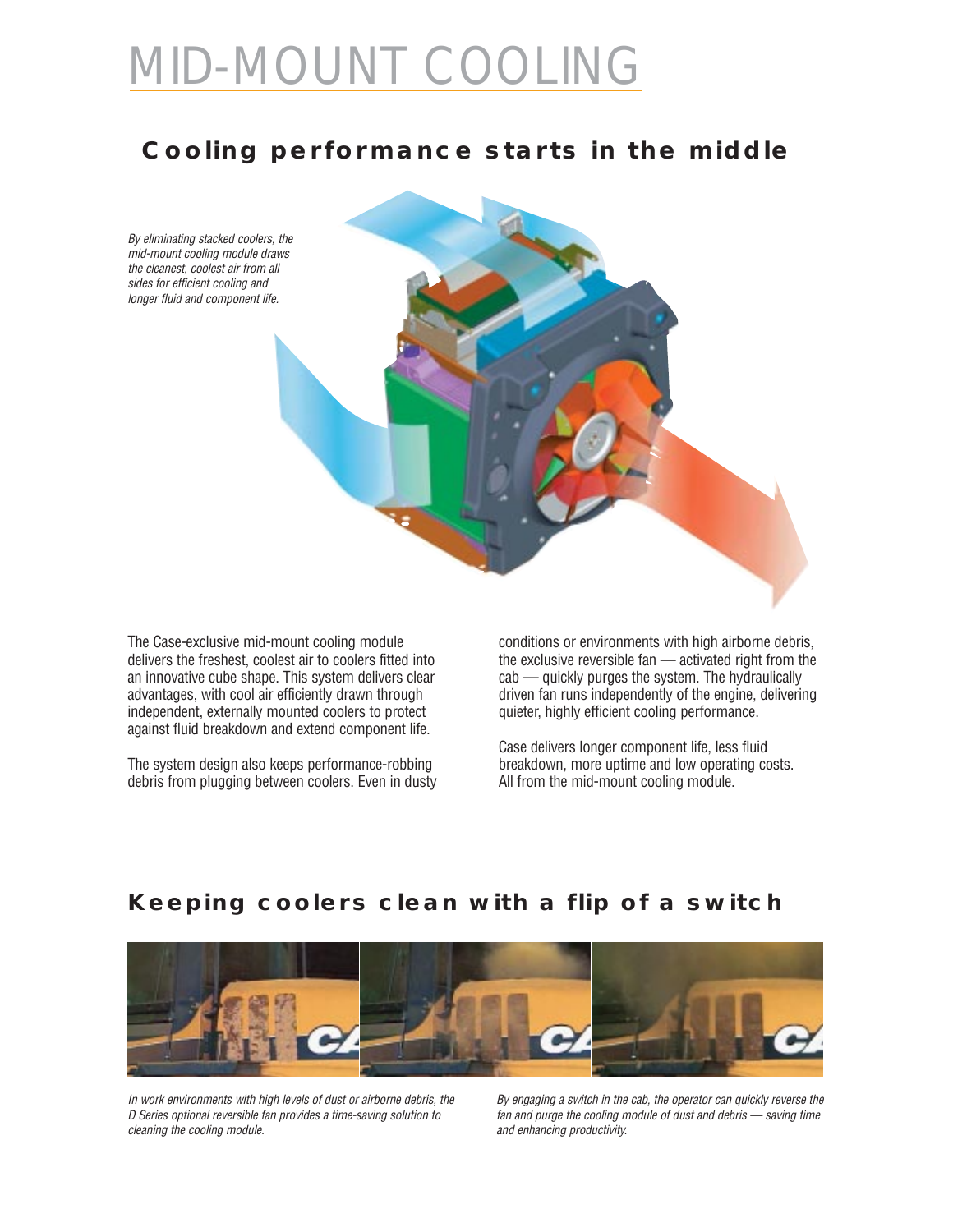# CUSTOMER SUPPORT

### **The Case dealer: Your solutions provider**

![](_page_9_Picture_2.jpeg)

World-class construction equipment is just the start with Case. Your local Case dealer is a total solutions provider. Look to your Case dealer to help find the right size machine, attachments and options to meet job demands.

Case dealers help you maximize machine uptime and profit. From high-tech tools designed to track equipment and manage a fleet, to service solutions performed right on the job site, Case dealers take the worry out of managing equipment.

Case dealers stand behind the equipment they sell with the strength of factory-trained technicians, a global parts network and outstanding warranties. To get through those high-demand projects, you can rely on your Case dealer for complete purchase, lease and rental solutions.

![](_page_9_Picture_6.jpeg)

Through Case Credit, your local Case dealer offers flexible financing options, leasing packages and insurance services to protect your investment.

You need more than great equipment. Case dealers deliver.

![](_page_9_Picture_9.jpeg)

![](_page_9_Picture_10.jpeg)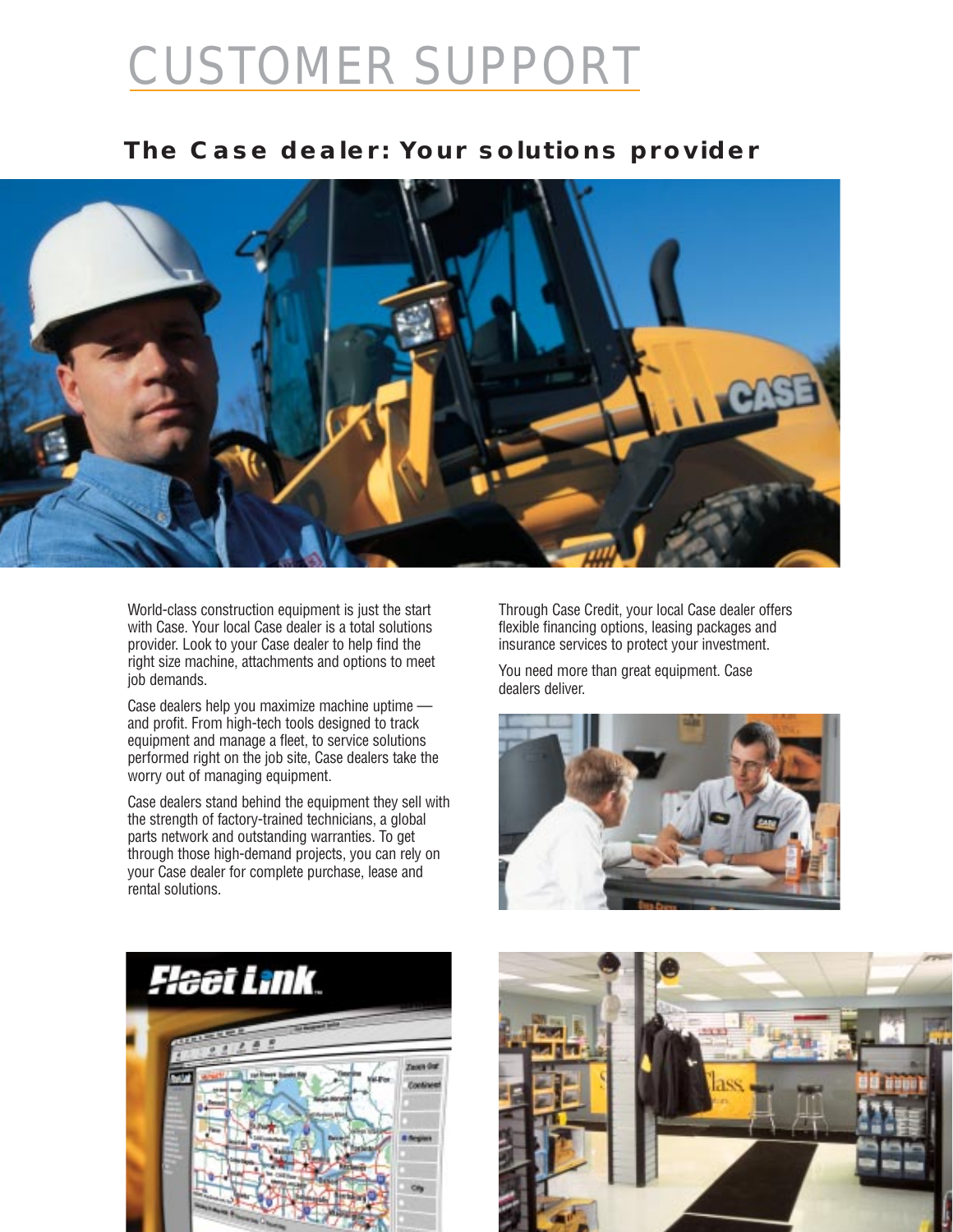![](_page_10_Picture_0.jpeg)